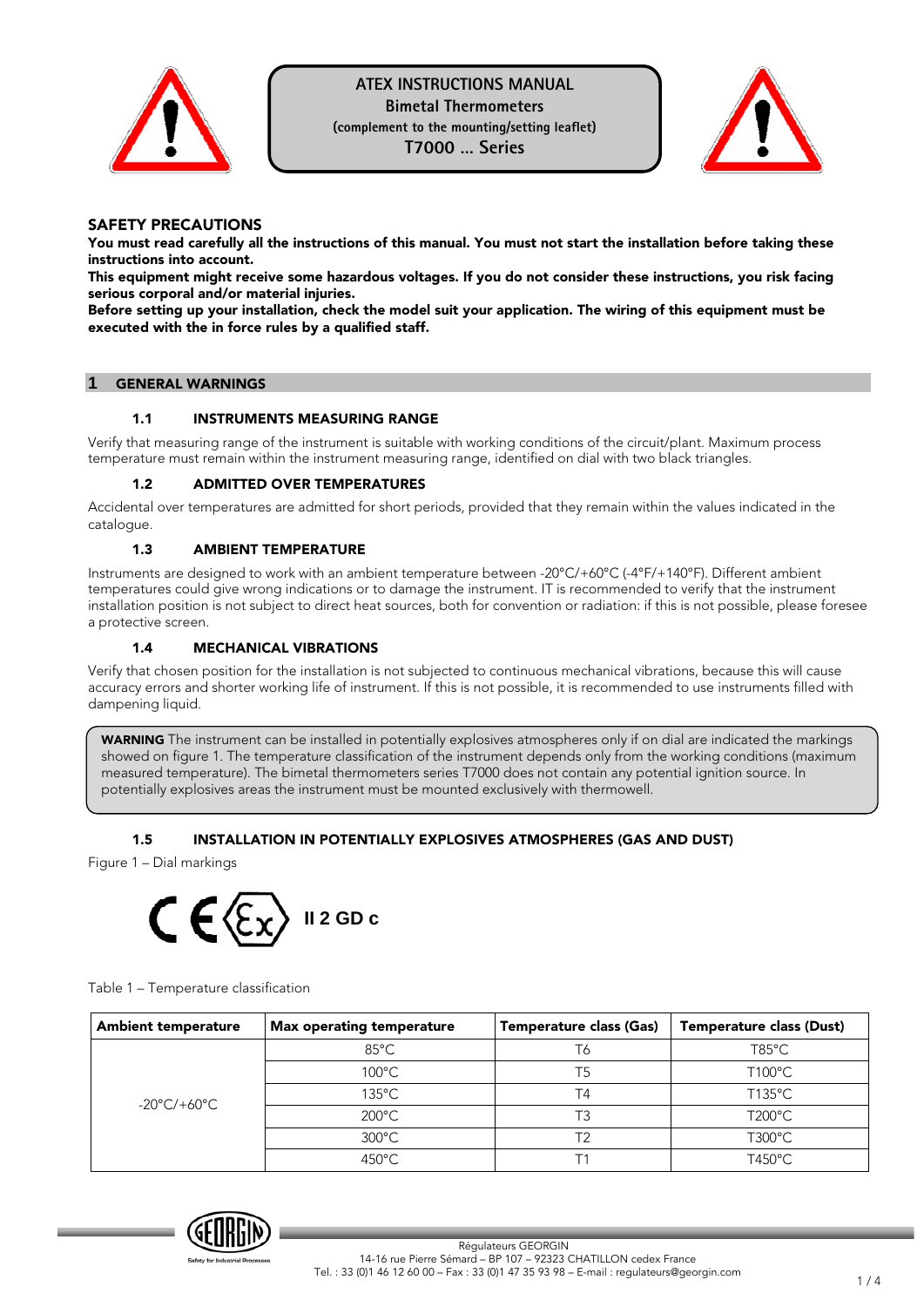## **2** INSTALLATION

### 2.1 PROCESS INSTALLATION

The thermometers must be installed in a thermowell that is suitable to the line or to the tank where we want to know the temperature. It is also necessary to verify that the thermowell is suitable for to install the thermometer. With reference to the figure 3 is necessary to verify that:

1.The minimum length "S" (see under table 3) guarantee that the sensing element is totally immerged into dimension "U" of thermowell and consequently into the piping, for best sensibility.

2.Bulb diameter d must be maximum 1mm. less than the bore diameter of thermowell.

3.Thermowell thread must be suitable with thermometer thread.

Then insert the instrument bulb till the bottom of thermowell, screw the rotating connection of thermometer on thermowell thread and orient the instrument in a position that permit an easy reading. Then tighten with suitable key the rotating nut and verify the solidity of the mounting.

NOTE: In the event that the tolerance between bulb diameter and bore diameter of thermowell is more than 1mm. fill the thermowell bore with suitable transmission fluid such as silicone oil or graphite dust: this will improve the instrument performances.

WARNING: Absolutely do not use the instrument case to tighten it on thermowell. This can cause damages to the instrument.

#### **3** REGULATION OF THE INSTRUMENT IN "EVERY ANGLE" VERSION

Instrument case could be oriented before installation, to the required inclination, up to a maximum of 90°. For to do this is necessary to unscrew the two "A" screws, place the case in the required inclination and then screw again the two "A" screws.(see Figure 2)



#### **4** CALIBRATION AND CHECK

As good practice, is better to make a complete check of the instruments twice per year.

The calibration check is normally made by using suitable thermostatic bath and test instruments.

Check is carried out by checking the accuracy on the main divisions of the dial. Proceed as follow:

Insert both the thermometer bulb and the test instrument into a stable and uniform thermostatic bath.

Verify that immersion length of both instrument into the thermostatic bath are the same.

Wait for three minutes for a table indication, and then verify that thermometer shows the same temperature of test instrument, with foreseen tolerance.

Regulate, if necessary, the instrument indication using the external micrometric adjustment on the back side of the case or, in some cases, using the micrometric adjustment on the pointer.

Then remove the thermometer from thermostatic bath.

Figure 3 and table of minimum bulb length

| Range             | Stem Ø 6mm or Ø 6.4mm | Stem Ø 8mm or Ø 10mm | Stem Ø 12mm      |
|-------------------|-----------------------|----------------------|------------------|
| $0/60^{\circ}$ C  | 150 <sub>mm</sub>     | 135mm                | 130mm            |
| $0/80^{\circ}$ C  | 135mm                 | <b>110mm</b>         | 105mm            |
| $0/100^{\circ}$ C | 115mm                 | 110 <sub>mm</sub>    | 105mm            |
| $0/120^{\circ}$ C | 110mm                 | 100 <sub>mm</sub>    | 95 <sub>mm</sub> |
| $0/160^{\circ}$ C |                       |                      |                  |
| Up to             | $100 \text{mm}$       | 90 <sub>mm</sub>     | 90 <sub>mm</sub> |
| $0/500^{\circ}$ C |                       |                      |                  |

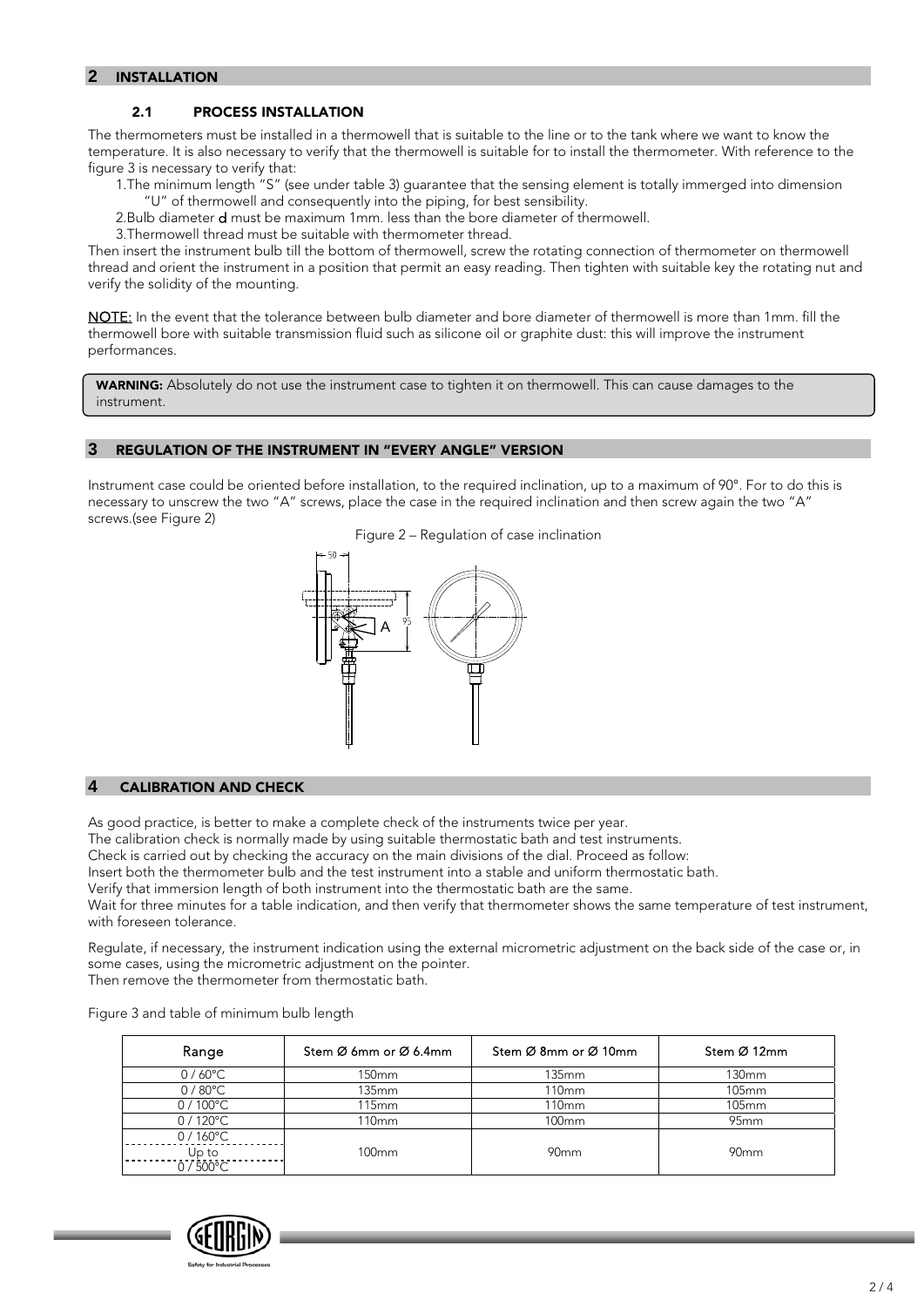## **5** MAINTENANCE

The instrument doesn't need any particular maintenance.

Do not lubricate the moving parts because this could attract dust and to form particles and impurities that could produce malfunctions or accuracy errors.

#### WARNING :

In event of accidental breaking of instrument transparent, it is necessary to substitute it immediately, taking care of removing all the small pieces into the case. The substitution of transparent is mandatory if instrument is mounted in potentially explosives atmospheres with dust.

The instruments that are mounted in potentially explosives atmospheres due to burnable dust, must be periodically externally cleaned for to avoid the dust accumulation.

#### **6** DISMOUNTING AND DEMOLITION

The instrument is essentially made in stainless steel. Therefore, after removing transparent, gasket, plugs and after removing all the process fluid traces from the wetted parts (especially if fluid is dangerous for people or ambient) the instrument could be recycled or scraped.

### **7** DIMENSIONS (MM)







# every angle and the lower connection back connection back connection

| Case<br>diameter | a   | b    | в  | ⌒    | Е   |    | м  |     |                                  |
|------------------|-----|------|----|------|-----|----|----|-----|----------------------------------|
| 100              | 111 |      |    |      | 100 | 32 |    |     | Depending on                     |
| 125              | 129 | 23.8 | 48 | 56.5 | 119 | 34 | 60 | 108 | scale range<br>and bulb diameter |
| 150              | 161 |      |    |      | 149 | 34 |    |     |                                  |